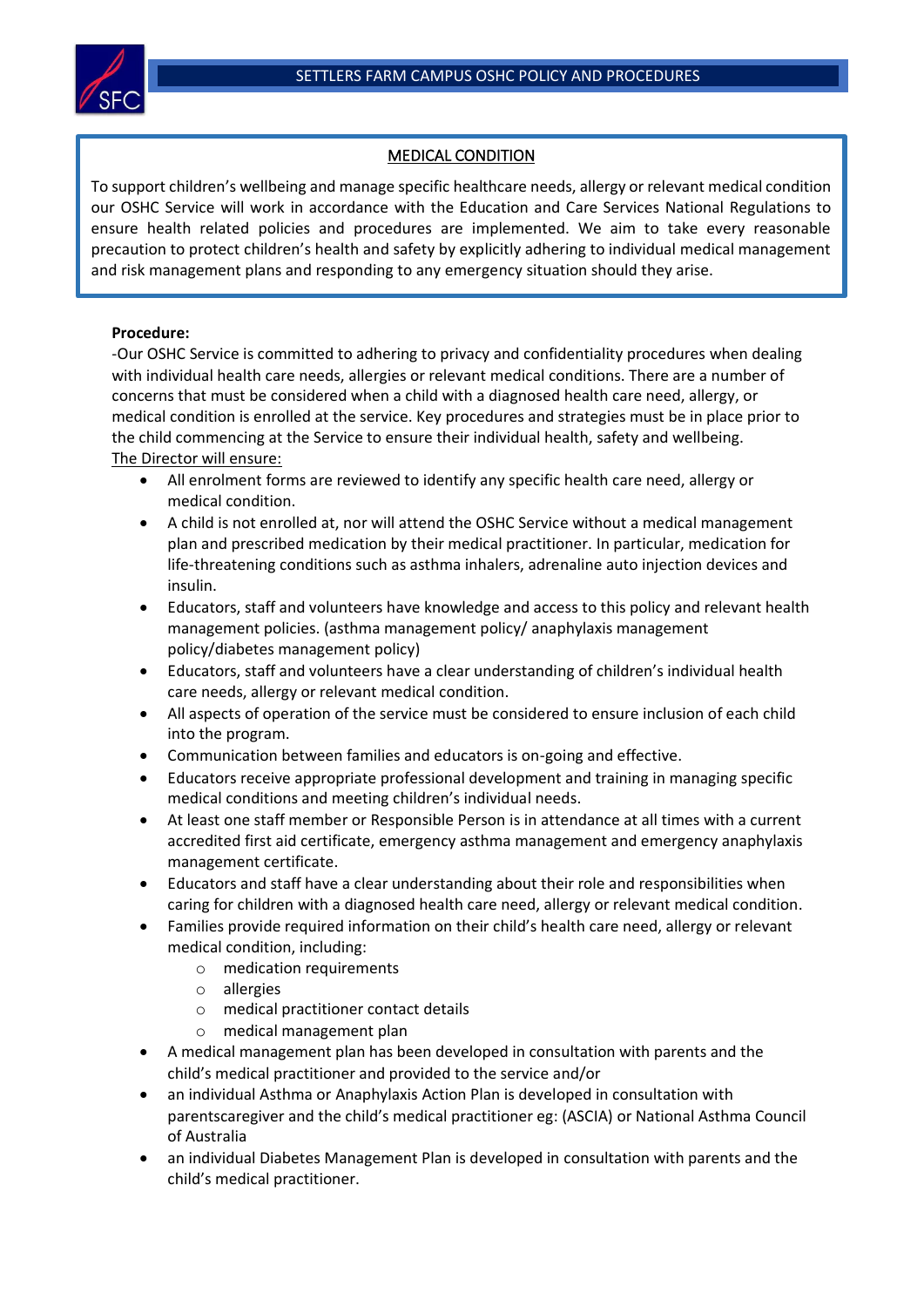

- A risk minimisation plan has been developed in consultation with parents/caregivers and management.
- Record any prescribed health information and copies of medical management plan, anaphylaxis management plan or asthma management plan and risk minimisation plan in the child's enrolment folder.
- Educators have access to emergency contact information for the child.
- Casual staff are informed of children and staff members who have specific medical conditions, food allergies, the type of condition or allergies they have, and the Service's procedures for dealing with emergencies involving allergies and anaphylaxis.
- A copy of the child's medical management plan is visibly displayed (in an area not generally available to families and visitors) but known to staff in the OSHC Service.
- Medication self-administered by a child over preschool aged, is only permitted with written authority signed by the child's parent or other responsible person named and authorised in the child's enrolment record to make decisions about the administration of medication.
- In the event that a child suffers from a reaction, incident, situation, or event related to a medical condition the Service and staff will:
	- o Follow the child's Emergency Medical/Action Plan
	- o Call an ambulance immediately by dialling 000
	- o Commence first aid measures/monitoring
	- o Contact the parent/guardian when practicable but as soon as possible
	- $\circ$  Contact the emergency contact if the parents or caregiver can't be contacted when practicable but as soon as possible
	- o Notify the regulatory authority (within 24 hours).

## Families will ensure

- They provide OSHC with information about their child's health needs, allergies, medical conditions, and medication requirements on the enrolment form and through verbal communication/meetings.
- They provide the OSHC Service with a medical management plan prior to enrolment of their child.
- They consult with OSHC to develop a risk minimisation plan.
- The OSHC Service enrolment form is completed in its entirety providing specific details about the child's medical condition.
- They notify the OSHC Service if any changes are to occur to the medical management plan.
- Notify the OSHC Service, verbally when children are taking any short-term medications and whether or not these medications may be self-administered. (only applicable for a child over preschool age)
- They provide adequate supplies of the required medication and complete the long-term medication record.
- They provide an updated copy of the child's Medical Management Plan every 12 months or evidence from a Medical Practitioner to confirm the plan remains unchanged.
- They provide written consent for their child's medical management plan to be displayed in the service as per Education and Care National Regulations.

## Self-Administration of Medication

-A child over preschool age may self-administer medication under the following circumstances:

• A parent or caregiver provides written authorisation with consent on the child's enrolment form - administration of medication.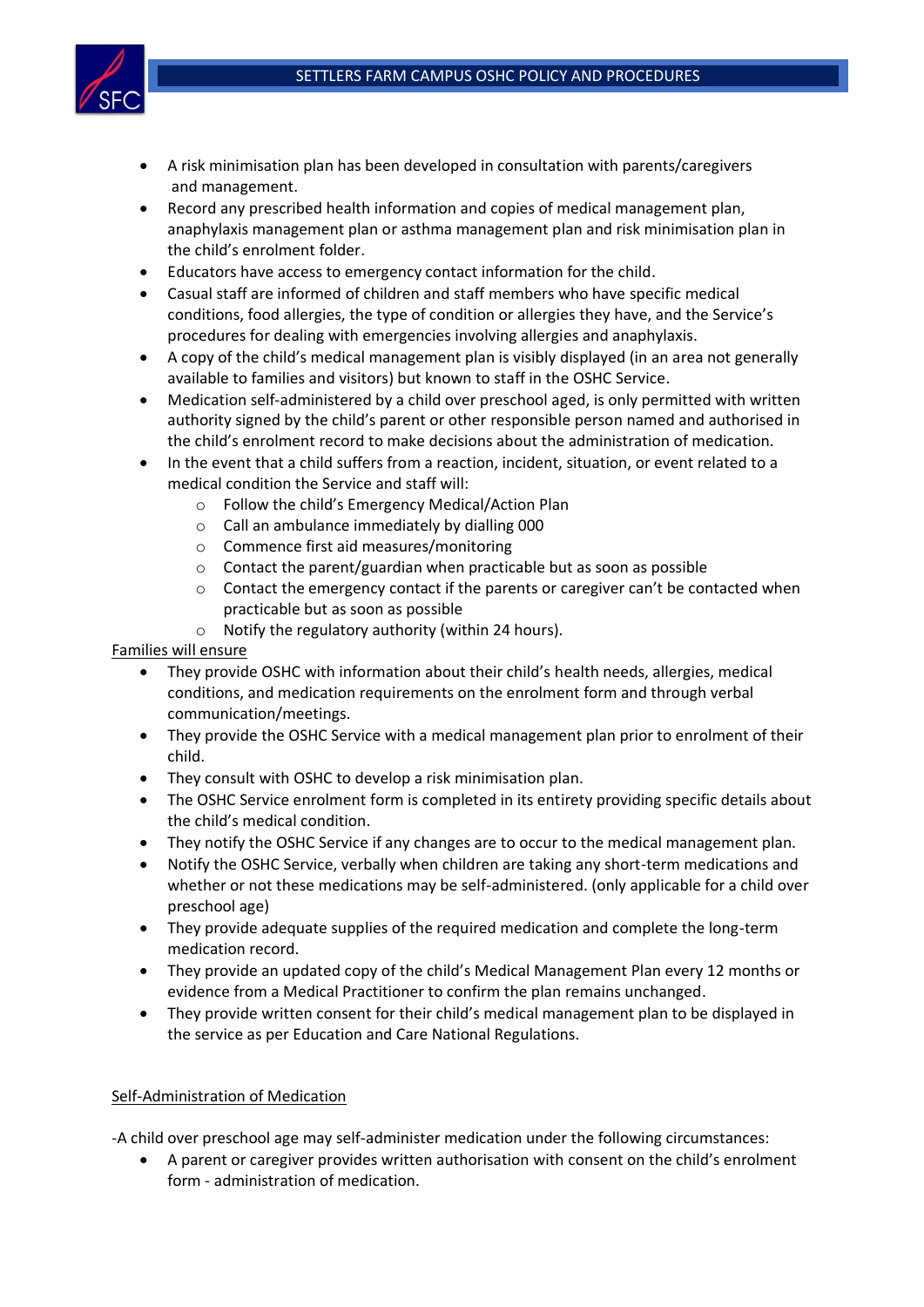

- Medication is stored safely by an Educator, who will provide it to the child when required.
- Supervision is provided by an Educator whilst the child is self-administering.
- A recording is made in the medication record for the child that the medication has been selfadministered.
- •

#### Medical management plan

-Any Medical Management Plan provided by a child's parents and/or registered medical practitioner should include the following:

- specific details of the diagnosed health care need, allergy or relevant medication condition
- supporting documentation. (if required)
- a recent photo of the child.
- current medication and dosage prescribed for the child.
- if relevant, state what triggers the allergy or medical condition.
- first aid/emergency response that may be required.
- any medication that may be required to be administered in case of an emergency.
- further treatment or response if the child does not respond to the initial treatment.
- when to contact an ambulance for assistance.
- contact details of the medical practitioner who signed the plan.
- the date of when the plan should be reviewed.
- A copy of the Medical Management Plan will be displayed for Educators and Staff to see to ensure the safety and wellbeing of the child, whilst ensuring the child's privacy by displaying only in an area generally only available to staff of the OSHC Service.
- The OSHC Service must ensure the medical management plan remains current all times.

#### Risk minimisation plan

-All children with a diagnosed health care need, allergy or relevant medical condition must have a risk minimisation plan in place.

-A meeting will be arranged with the parents/caregiver as soon as the OSHC Service has been advised of the diagnosed health care need, allergy or medical condition. During this meeting a risk minimisation plan will be developed in consultation with the parent/caregiver to ensure:

- That the risks relating to the child's specific health care need, allergy, or medical condition are assessed and minimised.
- That practices and procedures in relation to the safe handling, preparation, serving, and consumption of food are developed and implemented.
- That the parents/caregivers are notified of any known allergens that pose a risk to a child and strategies for minimising the risk are developed and implemented.
- Practices are developed and implemented to ensure that all staff members and volunteers can identify the child, the child's medical management plan and the location of the child's medication.
- That the child does not attend the service without medication prescribed by the child's medical practitioner in relation to the child's specific health need, allergy or medical condition.
- Plan(s) are reviewed at least annually and/or revised with each change in the Medical Management Plan in conjunction with parents/guardians.
- All relevant information pertaining to the child's health and medical condition is communicated to parentscaregivers at the end of each day by educators.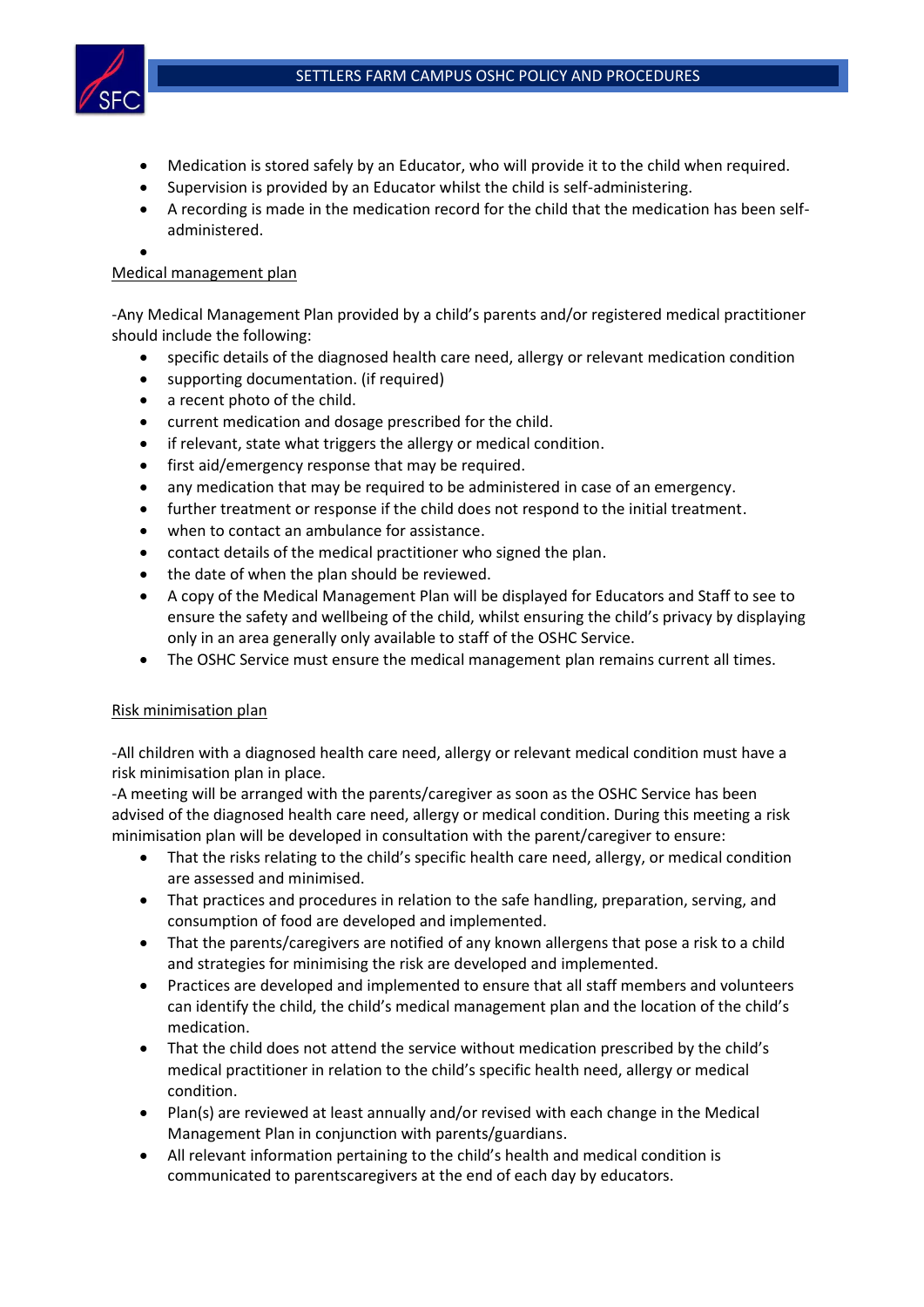

- Parents/caregivers are notified by educators in advance of any special activities taking place such as celebrations, sporting events or excursions so plans of safe inclusion can be developed.
- Appropriate hygiene practices are followed by educators when managing medical conditions in accordance with the *Control of Infectious Diseases Policy*.
- Risk minimisation plans are reviewed in collaboration with families every 12 months.

### Communication plan

-A communication plan will be created after the meeting with the parents/caregivers to ensure:

- All relevant staff members and volunteers are informed about the medical conditions policy, the medical management plan and risk minimisation plan for the child; and
- That an individual child communication book is created so that a parent can communicate any changes to the medical management plan and risk management plan for the child in writing.
- At all times, families who have a child attending the OSHC Service who have a diagnosed healthcare need, allergy or medical condition will be provided with a copy of this policy and other relevant policies specific to their child's health management and communication plans.

| QUALITY AREA 2: CHILDREN'S HEALTH AND SAFETY |                          |                                                                                                                                                       |  |  |  |
|----------------------------------------------|--------------------------|-------------------------------------------------------------------------------------------------------------------------------------------------------|--|--|--|
| 2.1                                          | Health                   | Each child's health and physical activity is supported and promoted.                                                                                  |  |  |  |
| 2.1.1                                        | Wellbeing and<br>comfort | Each child's wellbeing and comfort is provided for, including appropriate<br>opportunities to meet each child's needs for sleep, rest and relaxation. |  |  |  |
| 2.2                                          | Safety                   | Each child is protected.                                                                                                                              |  |  |  |
| 2.2.1                                        | Supervision              | At all times, reasonable precautions and adequate supervision ensure<br>children are protected from harm and hazard.                                  |  |  |  |

## NATIONAL QUALITY STANDARD

| EDUCATION AND CARE SERVICES NATIONAL REGULATIONS |                                                                        |  |  |  |
|--------------------------------------------------|------------------------------------------------------------------------|--|--|--|
| 90                                               | <b>Medical Conditions Policy</b>                                       |  |  |  |
| 90(1)(iv)                                        | Medical Conditions Communication Plan                                  |  |  |  |
| 91                                               | Medical conditions policy to be provided to parents                    |  |  |  |
| 92                                               | Medication record                                                      |  |  |  |
| 93                                               | Administration of medication                                           |  |  |  |
| 94                                               | Exception to authorisation requirement—anaphylaxis or asthma emergency |  |  |  |
| 95                                               | Procedure for administration of medication                             |  |  |  |